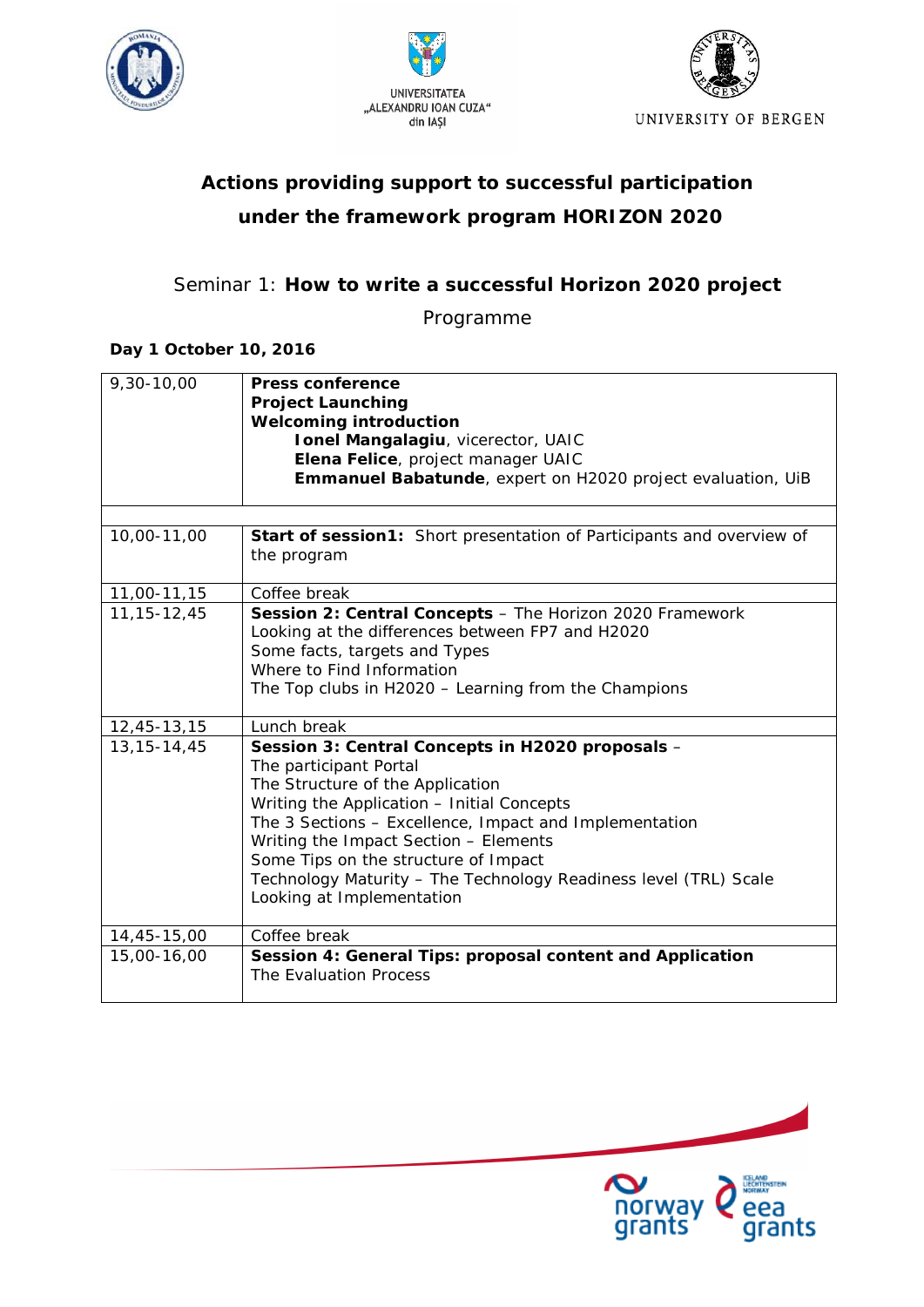





## **Day 2, October 11, 2016**

| 10,00-11,00     | <b>Start of session1</b> (content: Who are You writing For?)<br>Introduction to the Evaluation Exercise |
|-----------------|---------------------------------------------------------------------------------------------------------|
| 11,00-11,15     | Coffee break                                                                                            |
| 11, 15 - 12, 45 | <b>Session 2: Self Evaluation - Practical Exercise</b>                                                  |
| 12,45-13,15     | Lunch break                                                                                             |
| 13, 15 - 14, 45 | <b>Session 3: Mini Consensus Meeting</b>                                                                |
|                 | Each Group Presents their Evaluation                                                                    |
| 14,45-15,00     | Coffee break                                                                                            |
| 15,00-16,00     | Session 4: Final Words and First Impressions                                                            |
|                 | Q&A                                                                                                     |
|                 | End of Seminar 1                                                                                        |